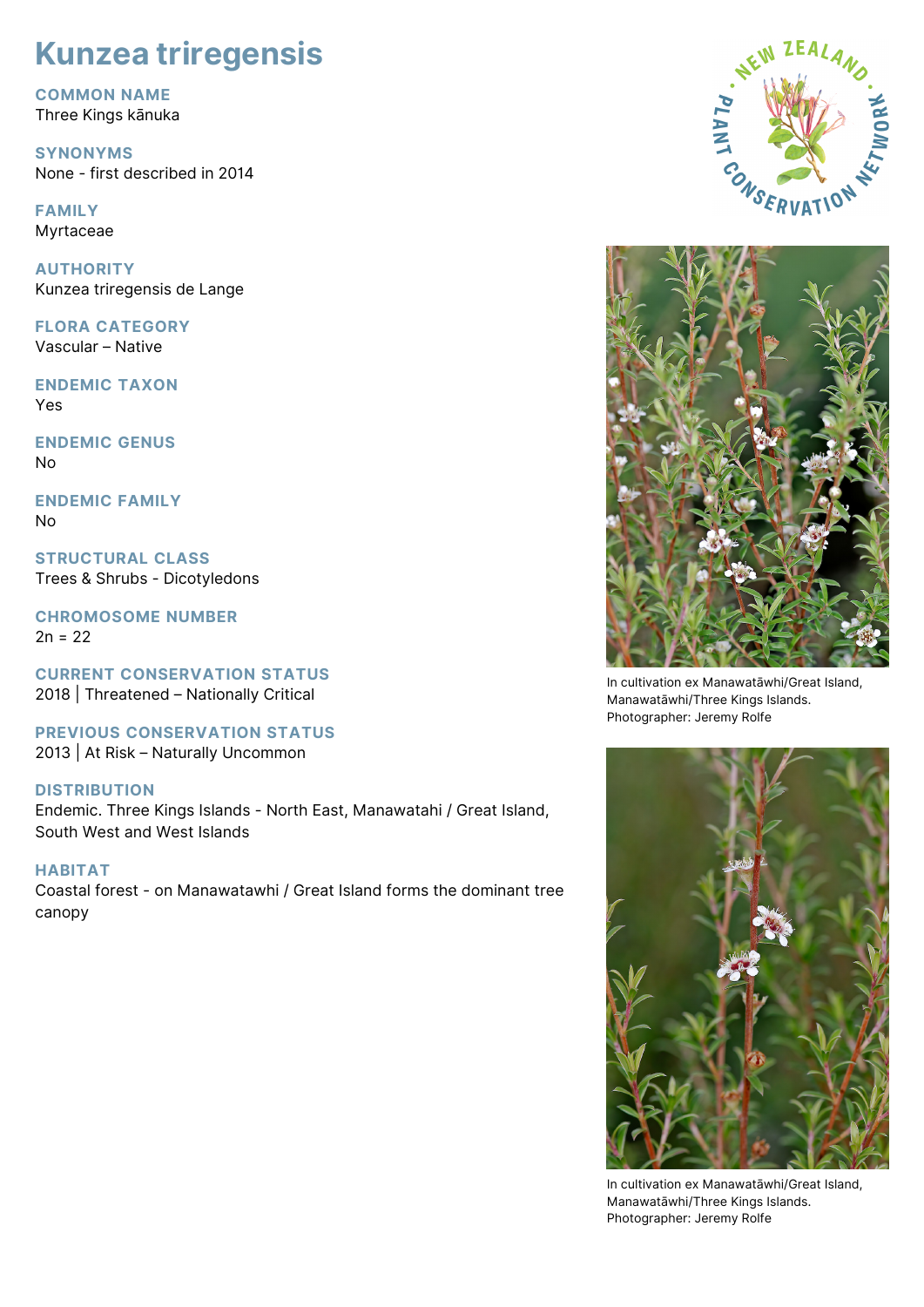#### **FEATURES**

Shrubs or trees up to 18 × 3 m. Trunk 1–4, 0.10–0.85 m d.b.h. Bark grey or grey-brown, ± elongate, tessellated, usually bearing a few transverse cracks, firmly attached, detaching basally with age, and peeling upwards along trunk in broad, tabular strips. Branches numerous; upright to somewhat spreading; branchlets numerous, slender; branchlets sericeous, indumentum copious; hairs long appressed, usually flexuose (220–)480(–520) μm long. Leaves sessile; lamina 6.0–13.5 x 1.1–2.3 mm, dark glossy green above, paler beneath with leaf margins and midrib appearing distinctly white because of dense hair growth; lamina lanceolate to narrowly lanceolate; usually strongly recurved for about half of total length; apex acute to narrowly acute, base attenuate; lamina margin completely obscured by dense covering of antrorse-appressed hairs aligned in a thick, up to 0.6 mm wide, almost plumose, white band meeting at leaf apex. Inflorescence an elongated 3–20-flowered botryum up to 200 mm long, basal portion sometimes bearing compact, lateral 3-flowered corymbiform botrya, or with the basal and terminal portions occasionally bearing lateral elongate botyra; distal portions often interrupted by sections of leafy perules between which are spaced further flowers; or interrupted by short floral shoots bearing elongated 3–6-flowered botrya up to 20 mm long; terminal portion often bearing undeveloped flowers and vegetative terminal growth. Inflorescence axis densely invested in antrorse-appressed, weakly flexuose, hairs. Pherophylls persistent, foliose, 6.0–12.8 × 0.9–2.2 mm, dark glossy green, elliptic, broadly lanceolate to lanceolate; apex acute, base attenuate; lamina margin obscured by dense covering of antrorse-appressed, silky hairs. Pedicels subsessile to pedicellate 0.4–3.7 mm long copiously invested in antrorse-appressed, weakly flexuose, silky hairs. Flower buds double-conic to ovoid, calyx lobes prior to bud burst held flat or suberect with lobes ± meeting. Flowers 6.3–12.3 mm diameter. Hypanthium 1.6–4.4 × 2.0–4.6 mm, dark green or red-green; hemispherical to broadly obconic, sometimes campanulate or rarely cupular, densely to sparsely covered in silky, appressed antrorse hairs. Calyx lobes 5, erect, 0.5–1.3 × 0.3–0.8 mm, deltoid to ovate-deltoid, green to red-green; margins pale green often flushed pink, glabrescent. Receptacle green at anthesis, darkening to crimson after fertilisation. Petals 5–6, 1.3–4.3 × 1.9–4.8 mm, white, orbicular to broadly ovate, apex rounded, margins ± finely and irregularly denticulate, oil glands colourless. Stamens 30–53 in 1–3 weakly defined whorls, filaments white. Anthers dorsifixed, 0.05–0.10 × 0.06–0.08 mm, testicular-ellipsoid, latrorse. Pollen white. Anther connective gland prominent, pink or golden-yellow when fresh, drying yellow to pale orange, spheroidal, finely to coarsely papillate. Ovary 4–5 locular, each with 20–38 ovules in two rows on each placental lobe. Style 1.9–3.1 mm long, white or pinkish-white; stigma broadly capitate, wider than style, ± flat, greenish-white or pale pink, flushing red after anthesis, surface granular-papillate. Fruits 1.9–5.2 × 2.0–4.9 mm, dark chestnutbrown, maturing grey, hemispherical, broadly obconic, campanulate to cupular. Seeds 0.50–1.10 × 0.50–0.80 mm, oblong, oblong-obovate; testa semi-glossy, orange-brown to dark brown; surface coarsely reticulate.

#### **SIMILAR TAXA**

Morphologically Kunzea triregensis is mostly likely to be confused with Kunzea amathicola and K. linearis (de Lange 2014). In particular the distinctive elongate botrya of K. triregensis is seen otherwise only in K. amathicola, a species from which K. triregensis differs by its homophyllous growth habit, and lanceolate to narrowly lanceolate leaves. The peculiar ability of the K. triregensis inflorescence to produce, albeit infrequently, additional lateral elongate or reduced corymbiform botrya from the base and terminus of the main botryum further distinguishes it from K. amathicola. Kunzea tiregensis differs from K. linearis by its more openly vegetated, less densely crowded branchlets, and by the leaves which in K. triregensis are consistently lanceolate to narrowly lanceolate rather than linear. Further, in K. triregensis the thick bands of marginal and abaxial midrib hairs meet at the leaf apex, whereas in K. linearis the marginal hairs meet just short of the adaxial face of the apex and the abaxial midrib hairs stop short of the apex. The inflorescence of K. triregensis is consistently elongated and the flowers are usually widely spaced (only in stressed conditions becoming crowded). In contrast, the inflorescence of K. linearis is usually a condensed, densely packed spiciform botryum. Other distinctions are offered by de Lange (2014) who also discusses this species peculiar past confusion with the Aotea Island / Great Barrier Island endemic Kunzea sinclairii.

**FLOWERING** July–May

**FLOWER COLOURS** White

**FRUITING** October–May